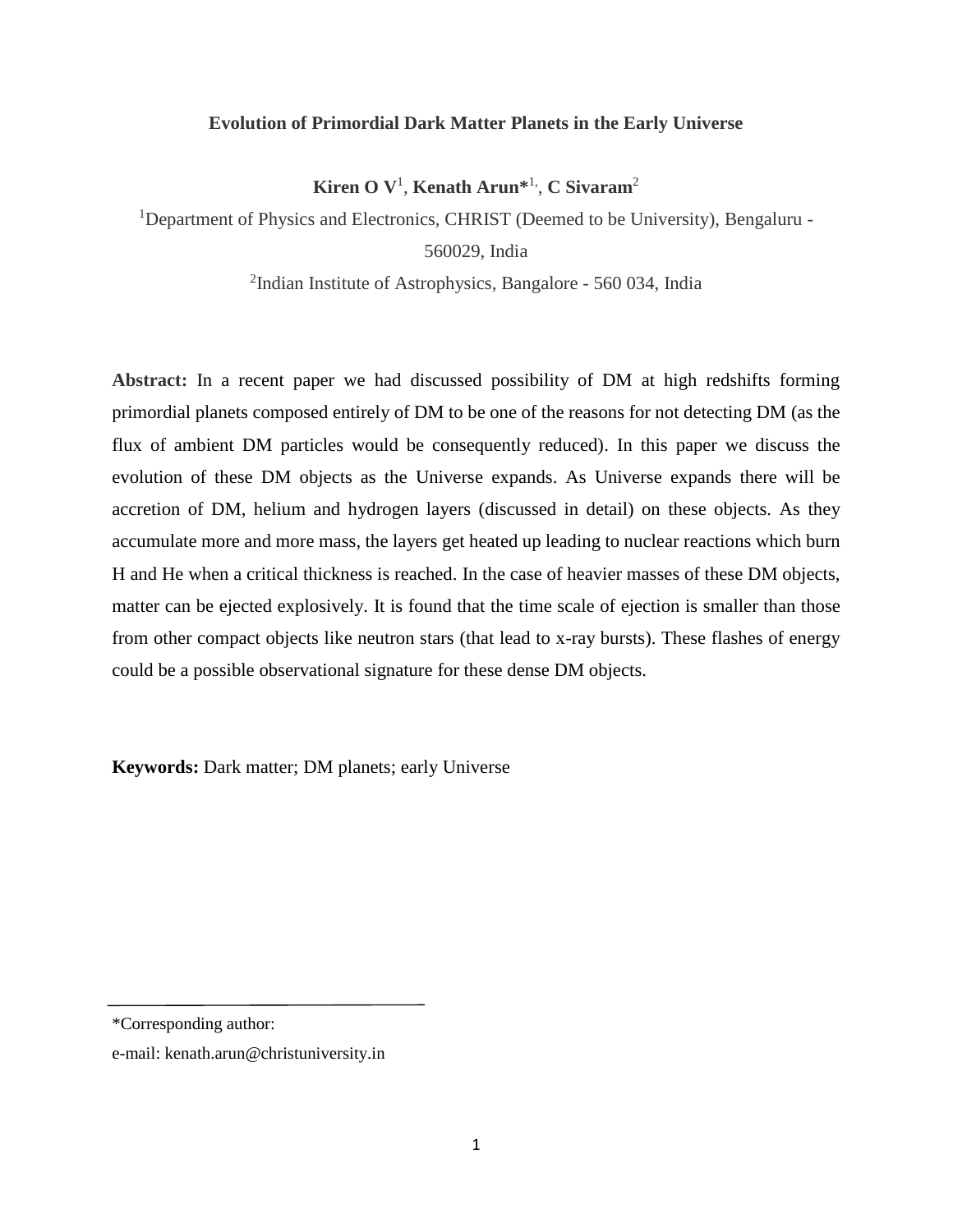### **1. Introduction**

Dark matter is theorized as one of the basic constituents of the Universe, almost five times more abundant than ordinary matter. Many astronomical measurements have confirmed the existence of dark matter, leading to experiments worldwide like XENON1T experiment (Aprile et al., 2012; Undagoitia and Raunch, 2016) to directly observe dark matter particles. Till now the interaction of these particles with ordinary matter has proven to be so feeble that they have escaped direct detection (Arun et al., 2017). The DM effects can be, in principle and at least partially, be explained through the framework of extended gravity which has been considered earlier (Corda, 2009; 2018).

In the cosmic structure formation, the lightest objects would have formed first, i.e. the structure formation is a bottom-up scenario. It is of interest to note that the earliest objects to form could perhaps have been primordial planets dominantly composed of DM. It is not implied that all the DM particles go into forming such DM objects. The formation of such objects and their presence in large numbers in our galaxy could significantly reduce the number of free DM particles moving around in the Universe. The typical mass of such objects, made up mostly of DM particles of mass  $m<sub>D</sub>$ , is given by (Sivaram and Arun 2011; Sivaram 1994)

$$
M = \frac{M_{Pl}^3}{m_D^2} \tag{1}
$$

where the Planck mass is given by  $M_{Pl} = \left(\hbar c\right)$  $/_{G})$  $^{1/2}$   $\approx 2 \times 10^5 g$ .

If we consider the mass of DM particles to be  $60 GeV$ , favoured from the detection of excess of gamma rays from the galactic centre, attributed to the decay of 60GeV DM particles (Huang et al., 2016), the mass of the DM object works out to be  $10^{29}g$  which is the mass of Neptune. This is the upper mass limit. The radius of the DM object is given by (Sivaram and Arun, 2011):

$$
R = \frac{92\hbar^2}{Gm_D^{8/3}M^{1/3}}
$$
 (2)

where  $m_D \sim 60 GeV$  is the DM particle mass (Gelmini et al., 2006).

As the density of these objects fall of as  $M^2$ , the objects formed at later epochs would have a lower mass. If we consider the object density at a value 100 times the ambient density, say at  $z = 10$ , we get a lower mass limit of the object as  $\sim 10^{14}$  g (typical asteroid mass). So the mass range of these DM objects will be from  $10^{14}$  g (asteroid mass) extending to the mass of Neptune.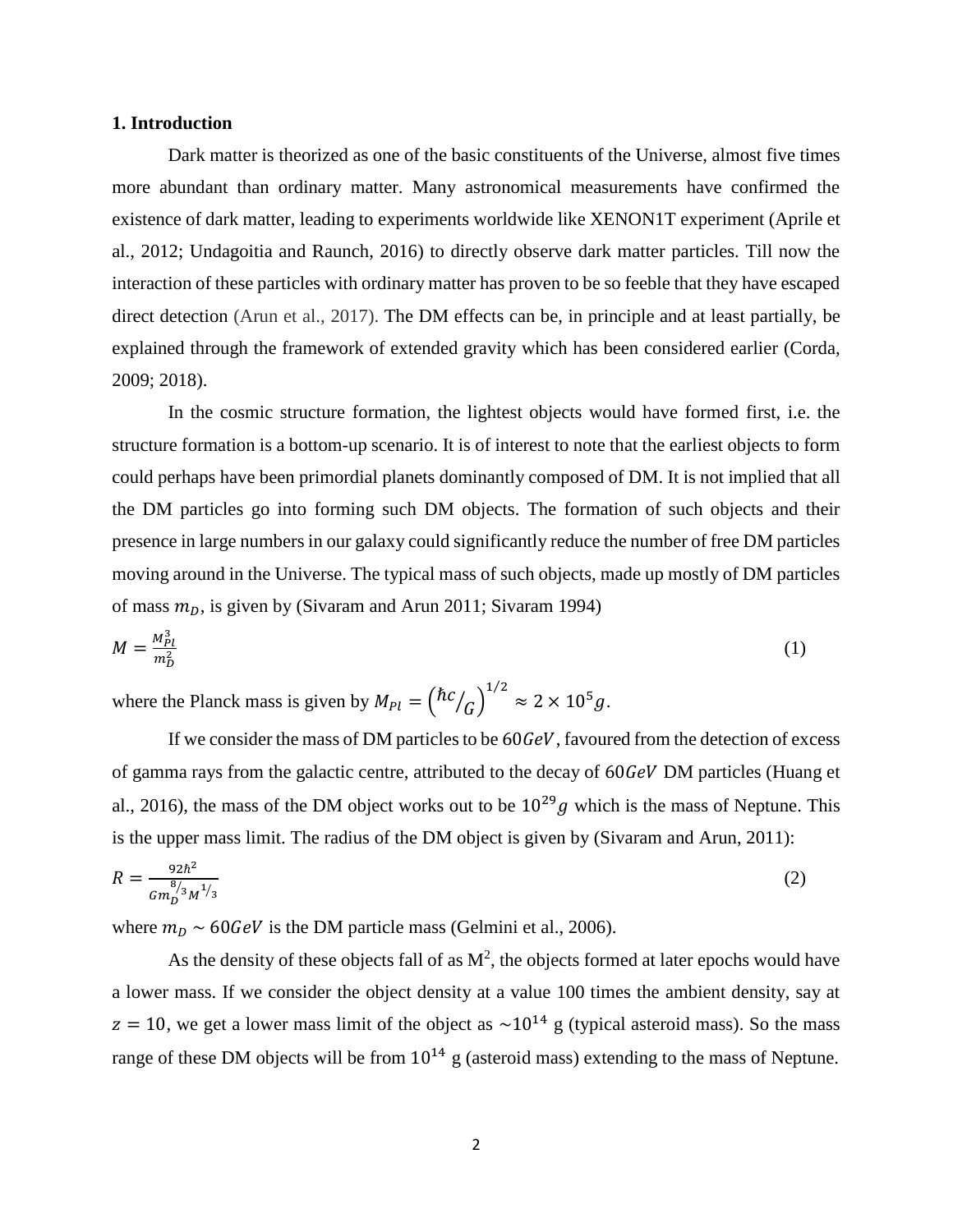These objects could have formed in the early epochs of the Universe (when local DM density was much higher) and be in existence even now. Existence of (baryonic) primordial planets have been considered earlier by many authors (Shchekinov et al., 2013; Wickramasinghe et al., 2012). In the recent paper (Sivaram et al., 2019) we had discussed possibility of DM at high redshifts forming primordial planets composed entirely of DM to be one of the reasons for not detecting DM as the flux of ambient DM particles would be consequently reduced.

In Sivaram et al. (2016), we had proposed that the hypothesised Planet 9, in our solar system (Batygin and Brown, 2016; Trujillo and Sheppard, 2014), could indeed be such a DM planet, with a mass about that of Neptune. This might explain why it has not been visibly detected so far. Here we discuss the evolution of these DM planets formed in the early Universe, with the gravitational accretion of ambient hydrogen and helium by these objects.

### **2. Evolution of DM planets by mass accretion**

The DM planets after their formation over a period of time would have accreted some mass. The rate at which mass is accreted for a body of mass M is given by the Bondi accretion rate.  $\dot{M} = 4\pi R_{acc}^2 \rho V$  $\frac{2}{\alpha c c} \rho V$  (3)

where  $\rho$  is the ambient density of medium,  $R_{acc}$  is the radius of accretion given by,  $R_{acc} = \left(\frac{2GM}{V^2}\right)$  $\frac{Gm}{V^2}$ 1 2 . The velocity V of the accreted ambient particles is given by,  $V^2 = c_s^2 + v^2$ . Here  $c_s$  is the velocity of sound in the medium given by  $c_s = \sqrt{Y R_g T}$ , Y is the ratio of specific heats,  $R_g$  is the universal gas constant. Here v is given by,  $v = v_{amb} + v_{esc}$ , where  $v_{amb}$  is the velocity of the background ambient particles being accreted (with respect to the accreting object at rest).  $v_{amb}$  is of the order of  $100km/s$ .

and, 
$$
v_{esc} = \left(\frac{2GM}{R}\right)^{\frac{1}{2}}
$$
 (4)

is the escape velocity from the DM object of radius  $R$  (which would be the velocity at which the particles will be hitting the surface),  $G$  is gravitational constant and  $M$  is the mass of the object.

The accretion shock does not appear for the DM particles and hence  $c_s$  is neglected and therefore in this case,  $V = v$ . The effects of dynamical friction (Chandrashekar, 1942) scales as  $\rho/V^2$ , and here  $\rho$  being very small and V being very high, it turns out that for the presently discussed situation this effect is quite negligible (Sivaram and Arun, 2014).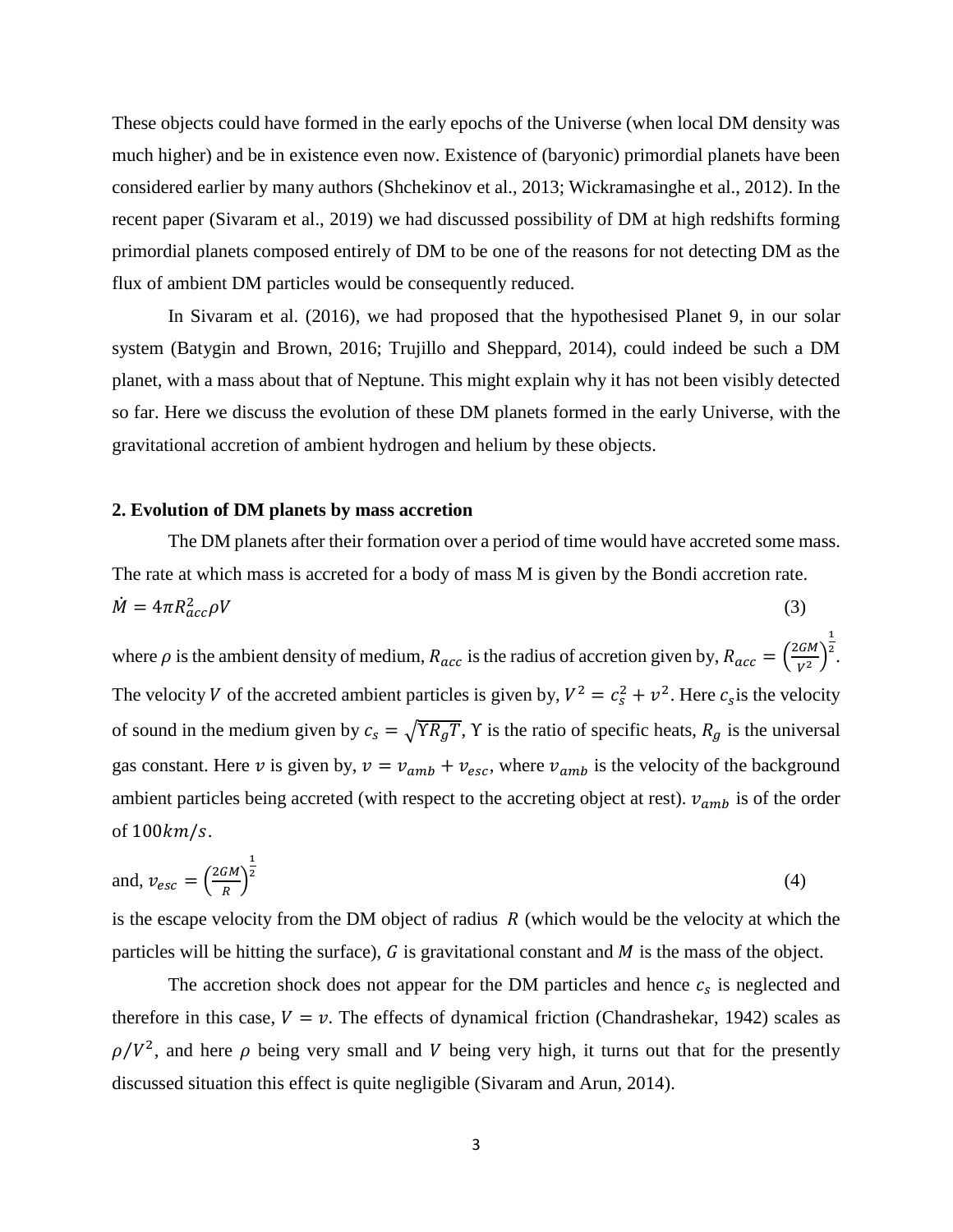The DM particles are heavier compared to the ambient hydrogen and helium atoms, and are accreted much earlier since they are not coupled to the background radiation. The hydrogen and helium atoms are accreted after decoupling from the background radiation, with helium getting accreted before hydrogen since it decoupled earlier (ionization temperature of He being higher) (Switzer et al., 2008). During the accretion of hydrogen and helium, the shock waves change the densities of these gases as given by Rankine-Hugoniot equation (Zel'dovich, 1970).

$$
\frac{\rho_2}{\rho_1} = \frac{\gamma + 1}{\gamma - 1} \tag{5}
$$

where Y is the ratio of specific heats and  $\rho_1$  and  $\rho_2$  are the densities of gas before and after the accretion shock.

The  $c_s$  values of hydrogen and helium are calculated as  $2.35 \times 10^6 cm/s$  and  $2.78 \times$  $10^6$ cm/s for a temperature of about  $10^4$ K (after recombination). This speed of sound is an order less than the ambient velocity and smaller compared to the escape velocity from the heavier masses. Hence accretion shock effects are negligible for heavier mass DM objects. After the recombination epoch, hydrogen was formed at redshifts of  $z = 1000$ . Since the ionization energy of helium is greater than that of hydrogen as it recombines earlier and this takes place around redshifts of  $z = 3000$ .

Hence these DM planets are expected to have a layer of DM particles, followed by successive layers of helium and hydrogen.  $v_{esc}$  is important for higher mass DM objects and  $v_{amb}$ is assumed to be same for all objects. From equation (3), the mass accreted per unit time for DM particles is:

$$
dM = 4\pi R(t)^2 \rho_{DM}(t) v dt
$$
\n(6)

As the Universe expands the ambient density changes with time, and the sizes of these planets changes with increase in their mass. The ambient densities of DM, H and He atoms varies with time as the Universe expands. From  $z = 10$  (formation of earliest galaxies) to  $z = 1$ , the density of the DM as well as hydrogen and helium present within the galaxies become more dominant than the intergalactic ambient density. On the one hand we have the time-dependent (epoch dependent) background gas density given by (Rebecca et al., 2020; Sivaram et al., 2020):

$$
\rho(t) = \rho_0(t_0) \left(\frac{t_0}{t}\right)^2 \tag{7}
$$

where  $\rho_0$  is the density at early epoch  $t_0$ .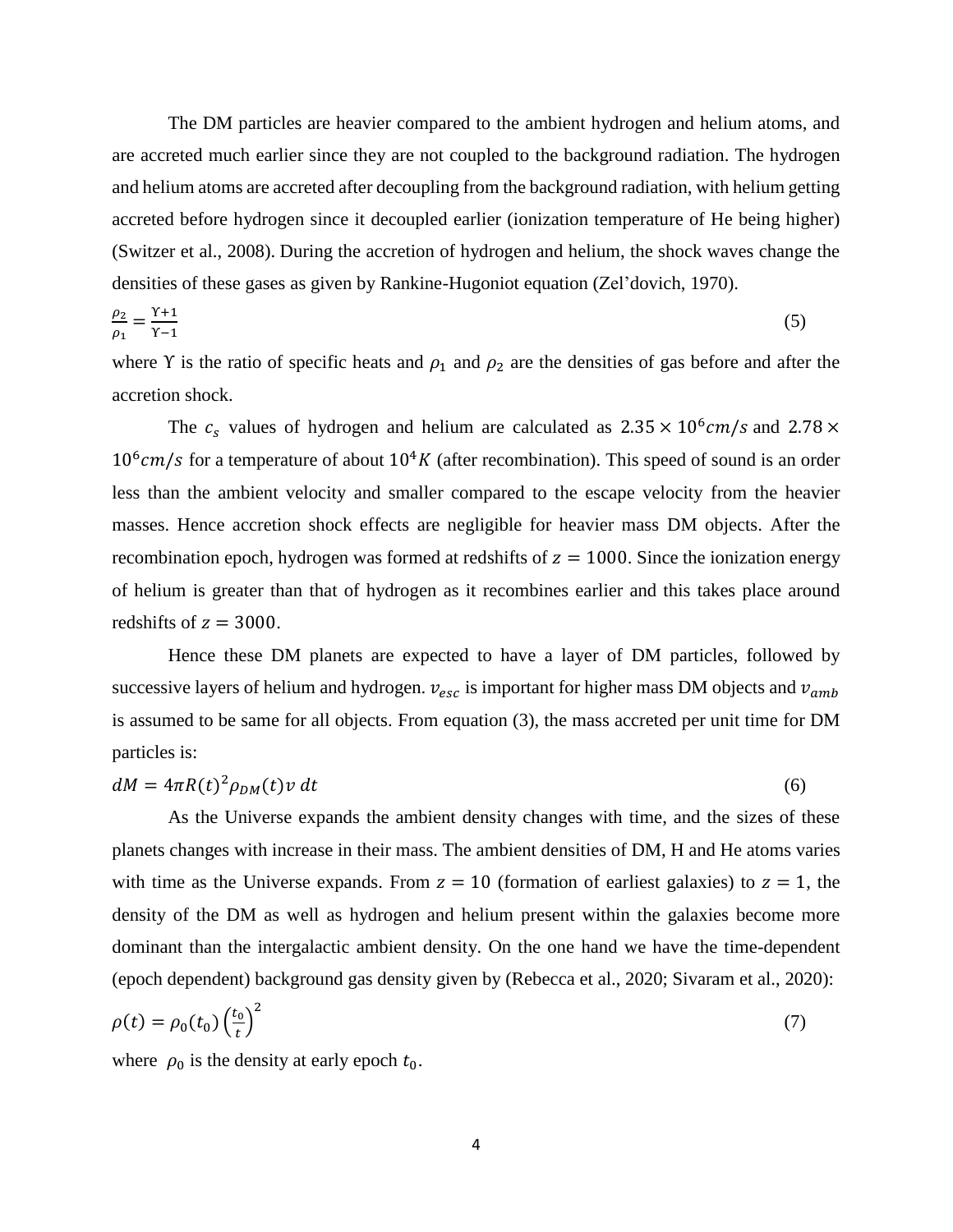On the other hand from  $z = 1$  to present epoch, we have more or less constant density of these entities (i.e. DM, hydrogen and helium) within individual galaxies. The density of hydrogen and helium will now be 1000 orders less than its density at the earlier epochs. We assume that most of the planetary DM objects are now part of the galaxies (within the galaxies).

Using equations (2) and (7) in equation (6), the accreted mass over the complete epoch (from  $t_0$  to present t) is given by:

$$
\int_{M_0}^M M^{2/3} dM = 4\pi v t_0^2 \left(\frac{92\hbar^2}{Gm_D^{8/3}}\right)^2 \rho_0 \int_{t_0}^t \frac{1}{t^2} dt
$$
\n(8)

where  $M_0$  is the initial mass of the object. Equation (8) integrates to:

$$
M^{5/3} = M_0^{5/3} + 4\pi \nu \rho_0 \left(\frac{92\hbar^2}{Gm_D^{8/3}}\right)^2 t_0
$$
\n(9)

The accreted mass of H and He is given by a similar relation to equation (6) with  $\rho$  now being the corresponding ambient density of these atoms.

The total mass accreted on the dark matter planet (whose mass varies from Neptune mass to asteroid mass) is tabulated for accretion of DM, He, and H separately in table 1(as calculated using equations (3) to (9)). ( $\rho_0$  is the density at  $t_0 = 10^{17}$  s. At  $Z = 3000$ ,  $\rho_{0(DM)} = 5.4 \times$  $10^{-20}g/cc, \rho_{0(He)} = 2 \times 10^{-21}g/cc.$  At  $Z = 1000, \rho_{0(H)} = 3 \times 10^{-22}g/cc$ 

Table 1: Velocity of the accreted particles and total mass of the ambient DM particles and H and He atoms accreted by the DM planets of various masses

| Mass of Planet | velocity (cm/s) | <b>Mass of DM</b><br><b>Mass of H</b> |                       | <b>Mass of He</b>     |  |
|----------------|-----------------|---------------------------------------|-----------------------|-----------------------|--|
| (g)            |                 | accumulated(g)                        | accumulated(g)        | accumulated (g)       |  |
| $10^{29}$      | $1.08x10^{7}$   | $1x10^{29}$                           | $7.65 \times 10^{23}$ | $1.28 \times 10^{24}$ |  |
| $10^{28}$      | $1.08x10^{7}$   | $1x10^{28}$                           | $1.72 \times 10^{21}$ | $2.89x10^{21}$        |  |
| $10^{27}$      | $1.08x10^{7}$   | $1x10^{27}$                           | $4.31x10^{18}$        | $7.24 \times 10^{18}$ |  |
| $10^{26}$      | $1.08x10^{7}$   | $1x10^{26}$                           | $1.56x10^{16}$        | $2.62 \times 10^{16}$ |  |
| $10^{25}$      | $1.08x10^{7}$   | $1 \times 10^{25}$                    | $9.64 \times 10^{13}$ | $1.62 \times 10^{14}$ |  |
| $10^{24}$      | $1.08x10^{7}$   | $1x10^{24}$                           | $8.35x10^{11}$        | $1.40x10^{12}$        |  |
| $10^{23}$      | $1.08x10^{7}$   | $1x10^{23}$                           | $8.11x10^{9}$         | $1.36x10^{10}$        |  |
| $10^{22}$      | $1x10^7$        | $1x10^{22}$                           | $8.03x10^{7}$         | $1.35x10^{8}$         |  |
| $10^{21}$      | $1x10^7$        | $1x10^{21}$                           | $8.03x10^5$           | $1.35x10^6$           |  |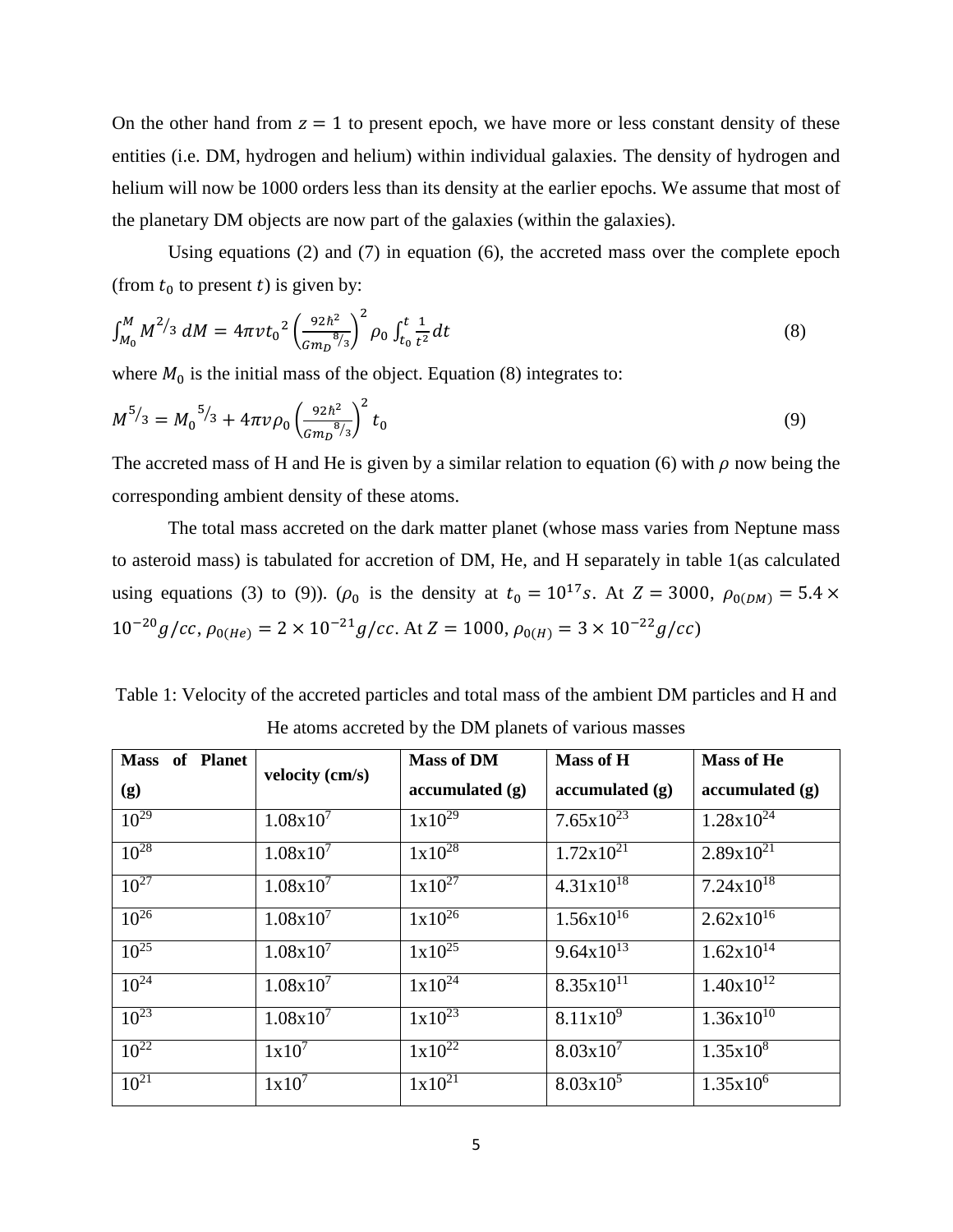| $10^{20}$ | $1x10^7$ | $1x10^{20}$    | $8.03 \times 10^3$    | $1.35x10^{4}$  |
|-----------|----------|----------------|-----------------------|----------------|
| $10^{19}$ | $1x10^7$ | $1x10^{19}$    | $8.03 \times 10^{1}$  | $1.35x10^2$    |
| $10^{18}$ | $1x10^7$ | $1x10^{18}$    | $8.03 \times 10^{-1}$ | $1.35x10^{0}$  |
| $10^{17}$ | $1x10^7$ | $1x10^{17}$    | $8.03 \times 10^{-3}$ | $1.35x10^{-2}$ |
| $10^{16}$ | $1x10^7$ | $1.01x10^{16}$ | $8.03 \times 10^{-5}$ | $1.35x10^{-4}$ |
| $10^{15}$ | $1x10^7$ | $2x10^{15}$    | $8.03 \times 10^{-7}$ | $1.35x10^{-6}$ |
| $10^{14}$ | $1x10^7$ | $2x10^{14}$    | $8.03x10^{-9}$        | $1.35x10^{-8}$ |

# **3. Formation of accreted layers on the DM planets and their dynamics**

As more and more mass gets accreted, the temperatures of accreted hydrogen and helium layers start increasing, whereas accreted DM will not be heated up. The temperatures of the accreted layers of hydrogen and helium on the DM planet is given by:

$$
T = \frac{GMm}{Rk_B} \tag{10}
$$

where *M* is mass of planet, *m* is mass of H or He atom, *R* is radius of planet and  $k_B$  is Boltzmann constant.

We have tabulated the temperatures (table 2) of these hydrogen and helium layers on the DM planet and found that the temperature is high enough for heavier DM planets to have nuclear reactions. But these nuclear reactions can happen only if these high temperatures are retained for sufficient time for the reactions to occur. The time scale of cooling is given as:

$$
t = \frac{M_{acc}R_gT}{\sigma T^4 A} \tag{11}
$$

where  $M_{acc}$  is mass accreted,  $R_g$  is gas constant, T is temperature of gas layer,  $\sigma$  is Stefan Boltzmann constant and A is the surface area of accreting planet,  $(A = 4\pi R^2, R$  as given in equation(2)).

**M** (g)  $\begin{vmatrix} T_H(\mathbf{K}) \end{vmatrix}$   $\begin{vmatrix} T_{He}(\mathbf{K}) \end{vmatrix}$   $\begin{vmatrix} t_H(\mathbf{s}) \end{vmatrix}$   $\begin{vmatrix} t_{He}(\mathbf{s}) \end{vmatrix}$  $10^{29}$  5.38 x  $10^9$  $2.14 \times 10^{10}$  2.55 x 10<sup>-3</sup>  $6.68 \times 10^{-5}$  $10^{28}$  2,52 x  $10^8$  $1.01 \times 10^9$  $1.22 \times 10^{-2}$  $3.20 \times 10^{-4}$  $10^{27}$  1.15 x  $10^7$  $4.60 \times 10^{7}$  $6.70 \times 10^{-2}$  $1.76 \times 10^{-3}$ 

Table 2: Temperature and the time scale of cooling for the H and He layers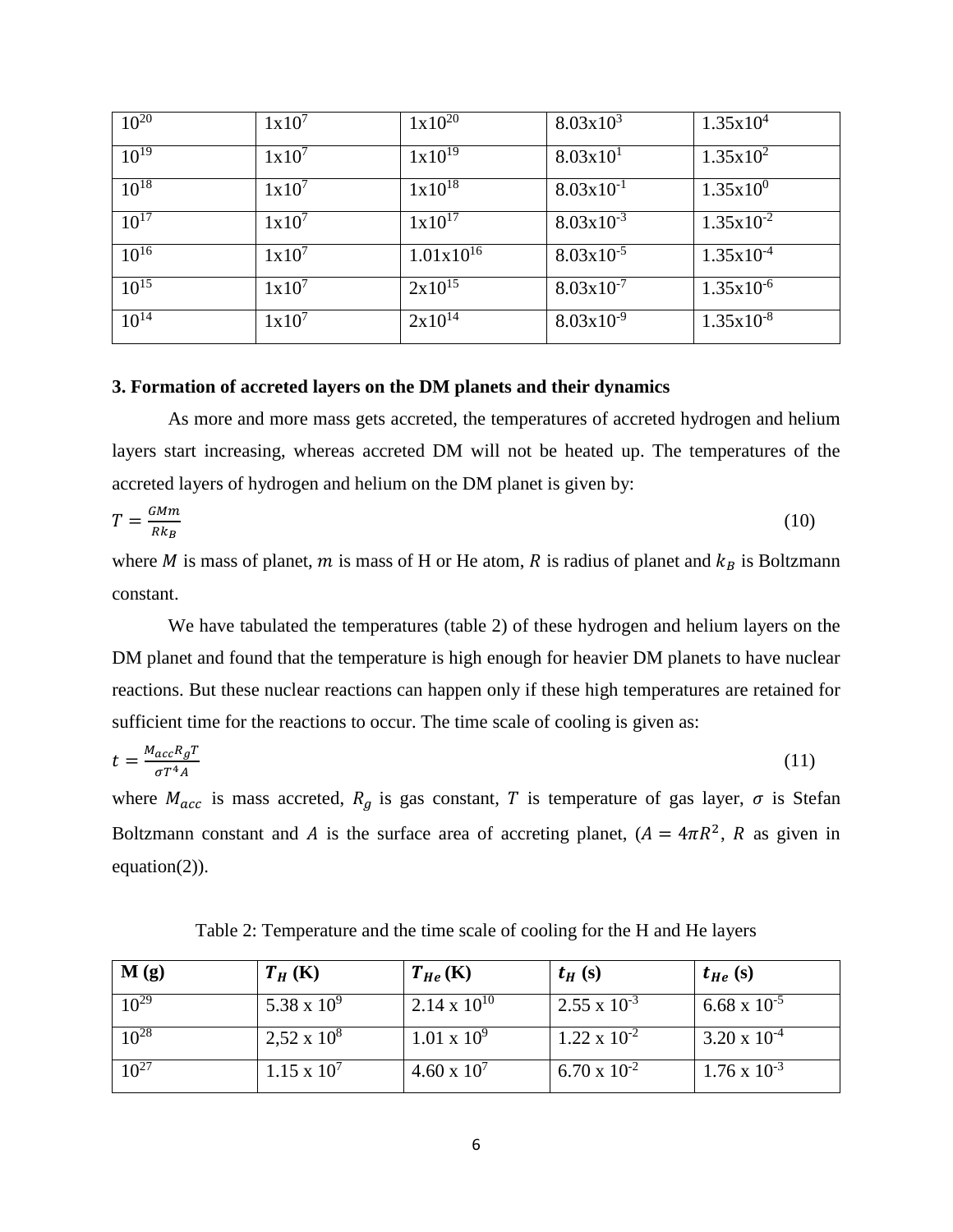| $10^{26}$ | $1.20 \times 10^6$   | $4.80 \times 10^6$   | $4.68 \times 10^{-2}$        | $1.23 \times 10^{-3}$  |
|-----------|----------------------|----------------------|------------------------------|------------------------|
| $10^{25}$ | $1.20 \times 10^6$   | $4.80 \times 10^6$   | $6.36 \times 10^{-5}$        | $1.67 \times 10^{-6}$  |
| $10^{24}$ | $1.20 \times 10^6$   | $4.80 \times 10^6$   | $1.15 \times 10^{-7}$        | $3.02 \times 10^{-9}$  |
| $10^{23}$ | $1.20 \times 10^6$   | $4.80 \times 10^6$   | $2.44 \times 10^{-10}$       | 6.39 x $10^{-12}$      |
| $10^{22}$ | $1.20 \times 10^6$   | $4.80 \times 10^6$   | 5.30 x $10^{-13}$            | $1.39 \times 10^{-14}$ |
| $10^{21}$ | $1.20 \times 10^6$   | $4.80 \times 10^6$   | $1.11 \times 10^{-15}$       | $2.90 \times 10^{-17}$ |
| $10^{20}$ | $1.20 \times 10^{6}$ | $4.80 \times 10^6$   | 2.41 x $\overline{10^{-18}}$ | 6.33 x $10^{-20}$      |
| $10^{19}$ | $1.20 \times 10^6$   | $4.80 \times 10^{6}$ | 5.30 x $10^{-21}$            | $1.39 \times 10^{-22}$ |
| $10^{18}$ | $1.20 \times 10^6$   | $4.80 \times 10^6$   | $1.11 \times 10^{-23}$       | $2.90 \times 10^{-25}$ |
| $10^{17}$ | $1.20 \times 10^6$   | $4.80 \times 10^6$   | $2.41 \times 10^{-26}$       | 6.33 x $10^{-28}$      |
| $10^{16}$ | $1.20 \times 10^6$   | $4.80 \times 10^6$   | 5.30 x $10^{-29}$            | $1.39 \times 10^{-30}$ |
| $10^{15}$ | $1.20 \times 10^6$   | $4.80 \times 10^6$   | $1.11 \times 10^{-31}$       | $2.90 \times 10^{-33}$ |
| $10^{14}$ | $1.20 \times 10^6$   | $4.80 \times 10^6$   | $2.41 \times 10^{-34}$       | 6.33 x $10^{-36}$      |

# **4. Nuclear reactions and ejection of mass from H and He layers**

Helium burning requires a temperature of 200 million kelvin ( $2 \times 10^8 K$ ), and H burning requires few million degrees ( $\sim$ 10 – 30 × 10<sup>6</sup>K) (Burbidge et al., 1957; Caughlan and Fowler., 1988). So only the objects having masses  $10^{29}$  g and  $10^{28}$  g can fuse He, objects with  $10^{27}$  g can fuse H (to He) and objects with masses  $10^{26}$  g and below cannot undergo nuclear reactions. However for masses from  $10^{25}$  g to  $10^{22}$  g, since the temperatures are not high enough and moreover the cooling times are smaller, the conditions are not sufficient for nuclear reactions to happen. These objects emit energy from the heat accumulated by the accreting layers. The energy radiated by these lower masses is tabulated in Table 6.

For lower masses ( $10^{21}$  g and below), the temperature of these gases cools down very fast leaving no time for nuclear reaction to occur. But however for heavier masses there are reactions possible where H and He could get converted into heavier elements. (Sivaram et al., 2014)

For the reactions to happen a certain thickness of hydrogen and helium layers should be accumulated above the DM planets' surfaces. The potential energy of the accreted mass is given by:

$$
\Delta U = \frac{GMM_{acc}}{R} \tag{12}
$$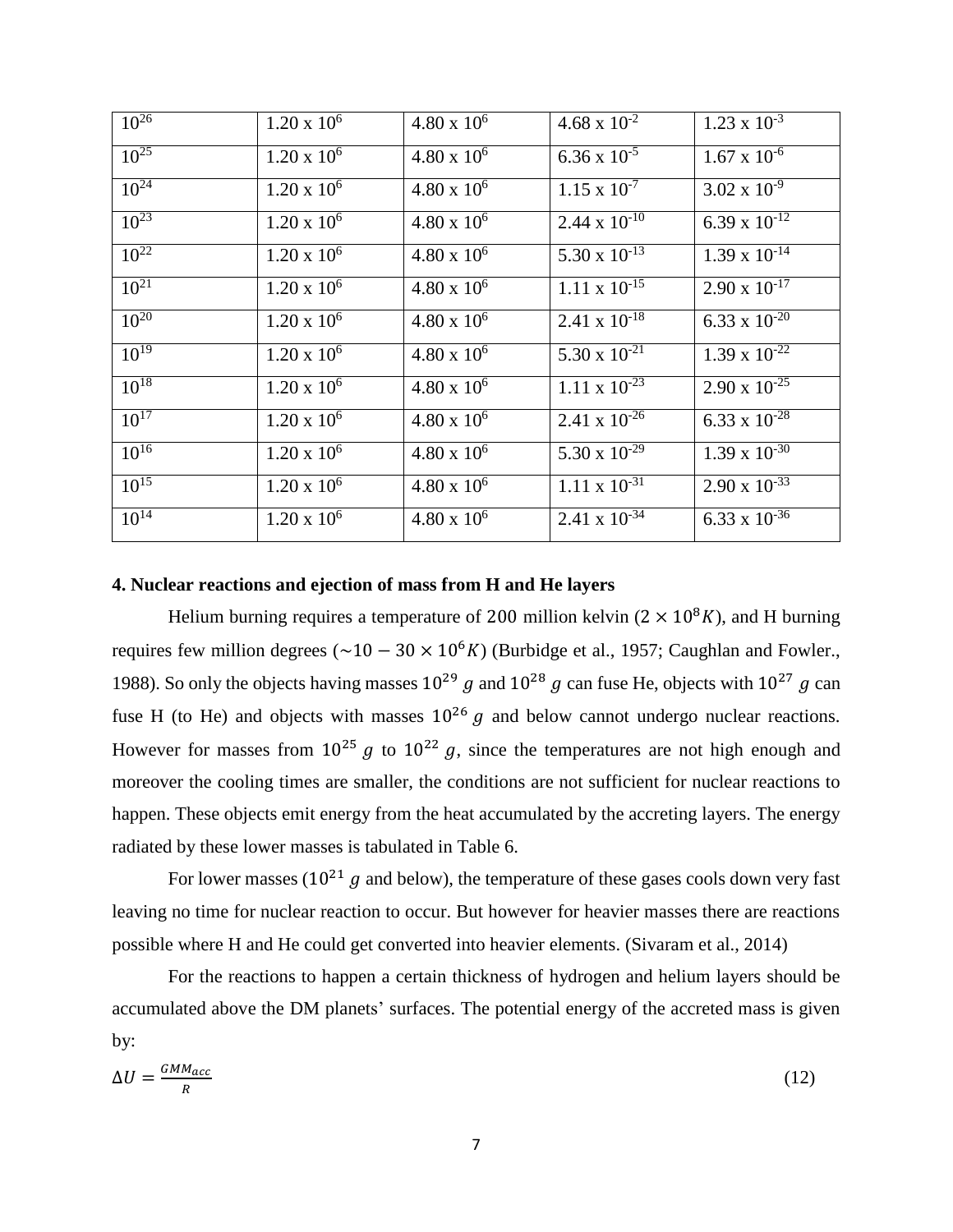where  $M_{acc}$  is the mass accreted on the planet. This potential energy keeps on increasing with the mass accumulation leading to an increase in the pressure energy (thermal energy density) given by:

$$
P = \rho R_g T \tag{13}
$$

where  $R_q$  is the gas constant, T is the temperature of the layer. This thermal energy density must be equal to the potential energy density, (i.e.  $\rho R_q T = \rho g h$ ) and thus we obtain the thickness of the layer accreted on the planet as,

$$
h = \frac{R_g T}{g} \tag{14}
$$

Here g is acceleration due to gravity of the planet given by,  $g = GM/R^2$ . To estimate required thickness of layer i.e. h, T is taken as  $200 \times 10^6 K$  for He and  $30 \times 10^6 K$  for H to undergo fusion. By using equations (12) and (13) and differentiating with time we get:

$$
\dot{\rho} = \frac{GM\dot{M}_{acc}}{4\pi R^3 h R_g T} \tag{15}
$$

where  $\dot{\rho}$  is the rate of change of density of the mass accumulated and  $\dot{M}_{acc}$  is rate of mass accreted. The density of the accreted layers keeps increasing over time which increases the gravitational pressure. The gravitational pressure is given by:

$$
P = \frac{GM_{DM}M_{acc}}{R^4} \tag{16}
$$

The radiation pressure exerted by the heated up accreted gas also increases and when gravitational pressure and corresponding radiation pressure reaches a maximum, the layer is ejected out into space. The maximum value of gravitational pressure is obtained by equating it with the radiation pressure, i.e.:

$$
\frac{GM_{DM}M_{acc}}{R^4} \le \frac{\sigma T^4}{c} \tag{17}
$$

where  $\sigma$  is Stefan-Boltzmann constant, c is the speed of light.

Equation (17) implies that if  $M_{acc}$  exceeds some value, radiation pressure will dominate and could lead to ejection of mass. The mass accreted for a thickness of layer h is given by:

$$
M_{acc} = 4\pi R^2 h \rho \tag{18}
$$

By using equations (17) and (18) we can obtain the maximum density of the accreted layers as given by:

$$
\rho = \frac{\sigma T^4 R^2}{GM_{DM} 4\pi h c} \tag{19}
$$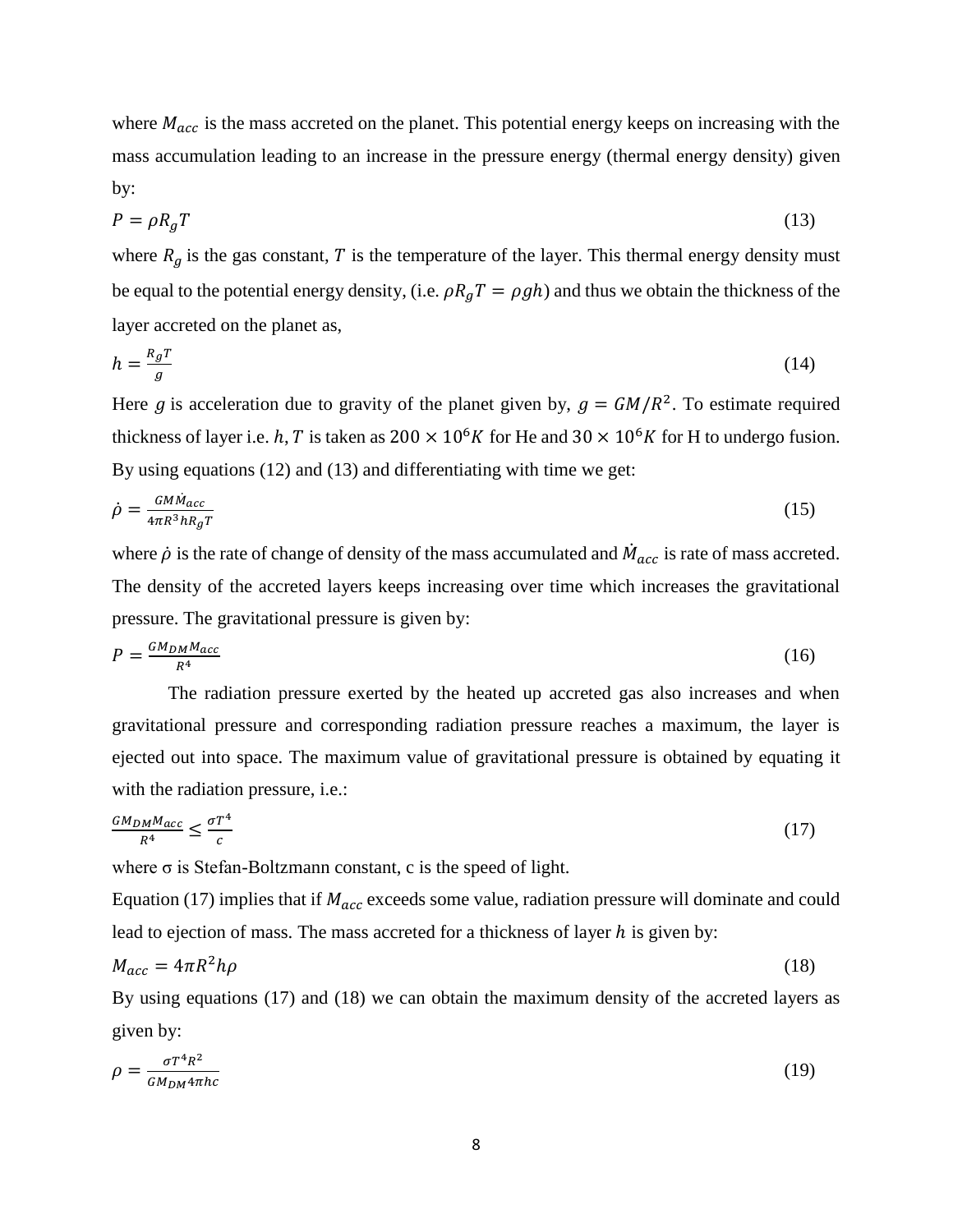Thus the mass of the accreted hydrogen and helium layers for the estimated thickness on the heavier DM objects is tabulated (using the above equations) in table 3. The thickness of layer accumulated for H and He for different of mass of the object is plotted in figure 1.

| $M_{DM}(g)$ | <b>Helium</b> layer |                       |                       | <b>Hydrogen</b> layer |                       |                       |  |
|-------------|---------------------|-----------------------|-----------------------|-----------------------|-----------------------|-----------------------|--|
|             | $h$ (cm)            | $\rho$ (g/cc)         | $M_{acc}(g)$          | $h$ (cm)              | $\rho$ (g/cc)         | $M_{acc}(g)$          |  |
| $10^{29}$   | $4.5x10^{2}$        | $2.37 \times 10^{9}$  | $3.01 \times 10^{21}$ | 3.15x10 <sup>1</sup>  | $1.35 \times 10^8$    | $1.2x10^{19}$         |  |
| $10^{28}$   | $2.05x10^4$         | $1.17x10^4$           | $3.09x10^{18}$        | $1.43x10^{3}$         | $6.50 \times 10^{2}$  | $1.2x10^{16}$         |  |
| $10^{27}$   | $9.8x10^5$          | $5.05 \times 10^{-2}$ | $3.05 \times 10^{15}$ | $6.86x10^{4}$         | $2.82 \times 10^{-3}$ | $1.19x10^{13}$        |  |
| $10^{26}$   | $4.5x10^{7}$        | $5.99x10^{-6}$        | $7.61 \times 10^{13}$ | $3.15x10^6$           | $3.34 \times 10^{-7}$ | $2.97 \times 10^{11}$ |  |

Table 3: Height (thickness), density, and mass of the accreted layers on the heavier DM objects

The Eddington luminosity of a body of mass  $M$  is given by:

$$
L = \frac{4\pi GMm_p c}{\sigma_T} \tag{20}
$$

where  $\sigma_T$  is Thompson scattering cross section for electron and  $m_p$  is the mass of proton.

For a mass of  $10^{29}$  g, the Eddington luminosity is  $10^{34}$  erg/s. The energy released when 1 g of H fuses to He is  $3 \times 10^{18}$  erg. So for a luminosity of  $10^{34}$  erg/s, the corresponding mass required is  $10^{16}$  g. So any accumulated mass more than  $10^{16}$  g will be ejected out with Eddington luminosity. Similarly the energy released in the nuclear fusion of He is  $10^{18} erg/s$  and hence mass required for Eddington luminosity is again  $10^{16}$  g. We have tabulated the Eddington luminosities and the critical mass limit for ejection of these layers of H and He in table 4.

For larger masses the mass accreted is more than the limiting mass rate. So these larger masses will eject this excess mass with Eddington luminosity in the timescale given by:

$$
t_{eject} = \frac{Mass\ accreted}{limiting\ mass\ rate} \tag{21}
$$

The lower mass DM objects which accrete masses lower than the critical mass required for fusion will continue to release energy with luminosity given by:

$$
L = 4\pi R^2 \sigma T^4 \tag{22}
$$

where  $R$  is radius of planet and  $T$  is the temperature of layer. The total energy released by the mass accreted is given by:

Energy released = Mass accreted 
$$
\times
$$
 Energy released per gram (23)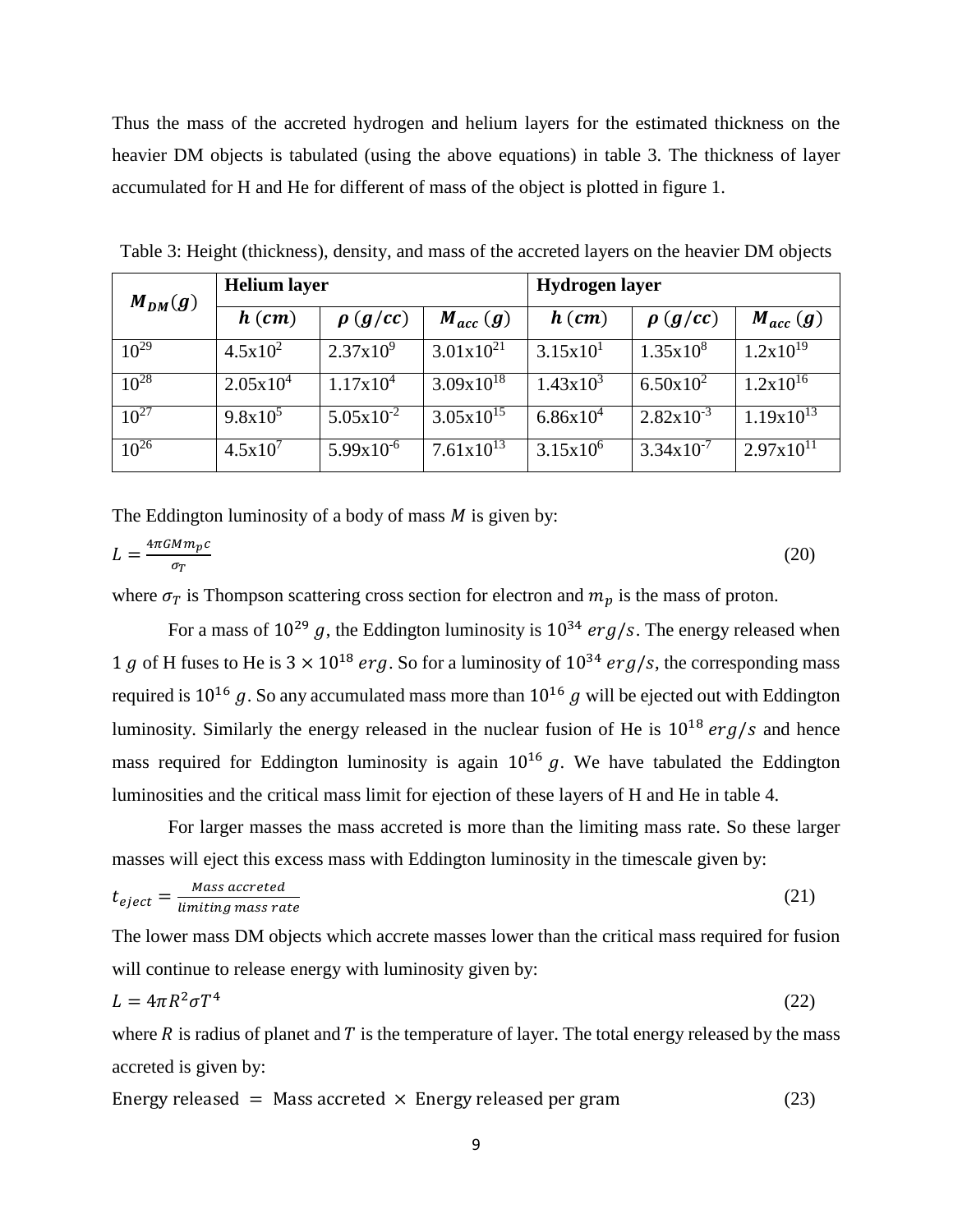The luminosity of the ejected mass is given by:

Luminosity  $=\frac{\text{Energy released}}{\text{Time scale of a  
first}}$ Time scale of ejection

These are tabulated in table 5.



(24)

Figure 1: Thickness of layer accumulated for H and He for different of mass of the object

|             | $L_{Edd}(erg$<br>$\sqrt{s}$ | <b>Helium</b> layer |                       | Hydrogen layer       |                                         |  |
|-------------|-----------------------------|---------------------|-----------------------|----------------------|-----------------------------------------|--|
| $M_{DM}(g)$ |                             | Limiting<br>mass    | <b>Mass</b>           | <b>Limiting mass</b> | <b>Mass</b>                             |  |
|             |                             | rate $(g/s)$        | accreted(g)           | rate $(g/s)$         | $\boldsymbol{accreted}(\boldsymbol{g})$ |  |
| $10^{29}$   | $10^{34}$                   | $10^{16}$           | $3.01x10^{21}$        | $10^{16}$            | $1.2x10^{19}$                           |  |
| $10^{28}$   | $10^{33}$                   | $10^{15}$           | $3.09x10^{18}$        | $10^{15}$            | $1.2x10^{16}$                           |  |
| $10^{27}$   | $10^{32}$                   | $10^{14}$           | $3.05 \times 10^{15}$ | $10^{14}$            | $1.19x10^{13}$                          |  |
| $10^{26}$   | $10^{31}$                   | $10^{13}$           | $7.61 \times 10^{13}$ | $10^{13}$            | $2.97x10^{11}$                          |  |

Table 4: Critical mass of the layer (required to trigger nuclear reaction) and Eddington luminosities of H and He layers accreted on DM objects of heavier mass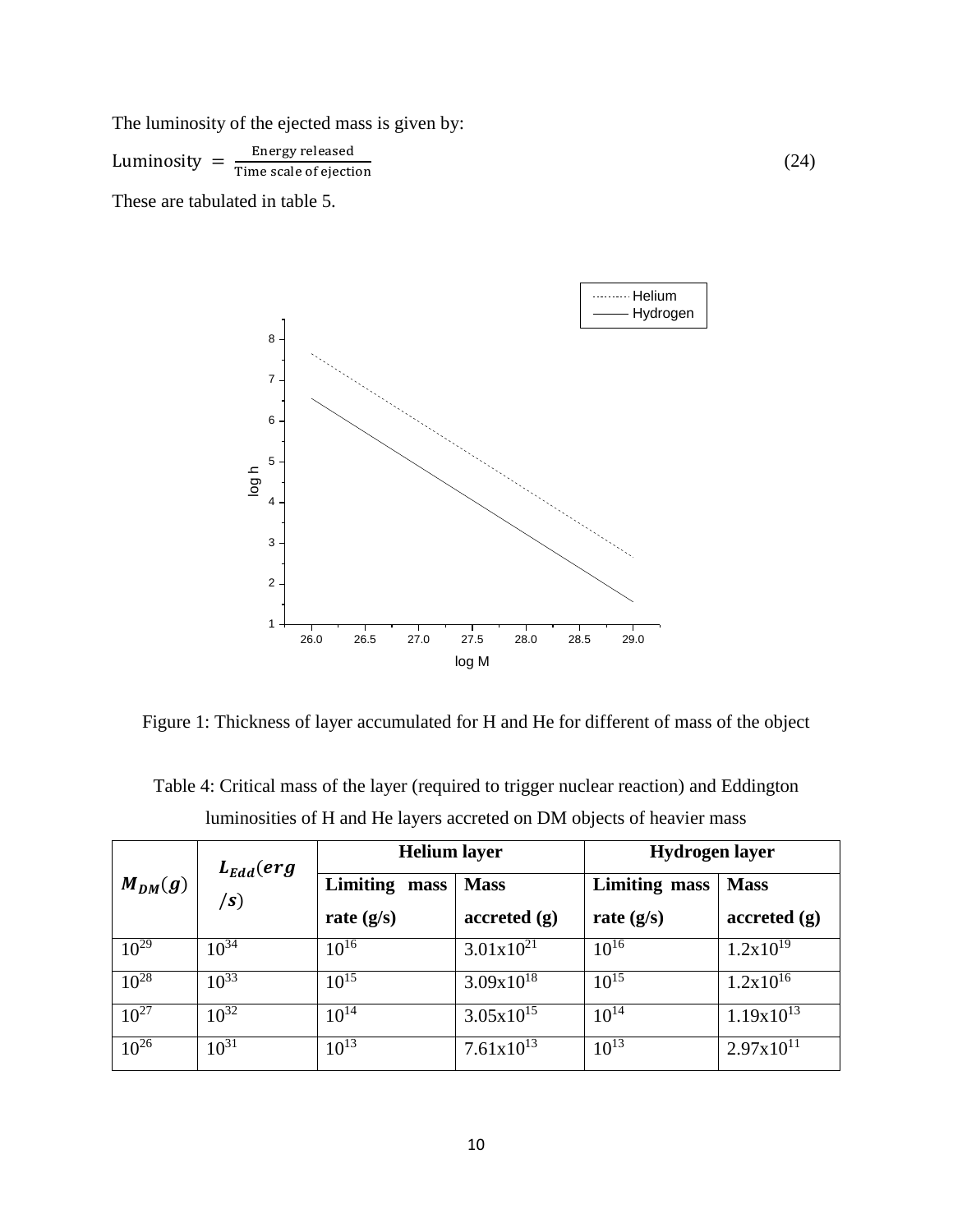| $M_{DM}(g)$ | <b>Helium</b> layer |                              |            | Hydrogen layer        |                          |             |  |
|-------------|---------------------|------------------------------|------------|-----------------------|--------------------------|-------------|--|
|             | <b>Energy</b>       | <sub>of</sub><br><b>Time</b> | Luminosity | <b>Energy</b>         | <b>Time</b><br><b>of</b> | Luminosity  |  |
|             | released            | ejection                     | (ergs/s)   | released              | ejection                 | (ergs/s)    |  |
|             | (erg)               | (s)                          |            | (erg)                 | (s)                      |             |  |
| $10^{29}$   | $3.01x10^{39}$      | $3.01x10^5$                  | $10^{34}$  | $3.6x10^{37}$         | $1.2x10^3$               | $3x10^{34}$ |  |
| $10^{28}$   | $3.09x10^{36}$      | $3.09x10^{3}$                | $10^{33}$  | $3.6x10^{34}$         | 1.2x10 <sup>1</sup>      | $3x10^{33}$ |  |
| $10^{27}$   | $3.05x10^{33}$      | 3.05x10 <sup>1</sup>         | $10^{32}$  | $3.57 \times 10^{31}$ | $1.19x10^{-1}$           | $3x10^{32}$ |  |
| $10^{26}$   | $7.61x10^{31}$      | 7.61                         | $10^{31}$  | $8.91x10^{29}$        | $2.97 \times 10^{-2}$    | $3x10^{31}$ |  |

Table 5: Energy released by the layers and the time scale of these ejections



Figure 2: The time scale of ejection of the accumulated layers of H and He for different mass of the DM object

The Luminosity  $(L)$  and Radius  $(R)$  of the objects is calculated by equation (22) and equation (2), respectively. Here  $T$  is the temperature of layer,  $t$  is the time scale of cooling (the values are from table 2). The Energy radiated is given by  $E =$  Luminosity  $\times$  time of cooling. The time scale of ejection of the accumulated layers of H and He for different mass of the DM object is plotted in figure 2.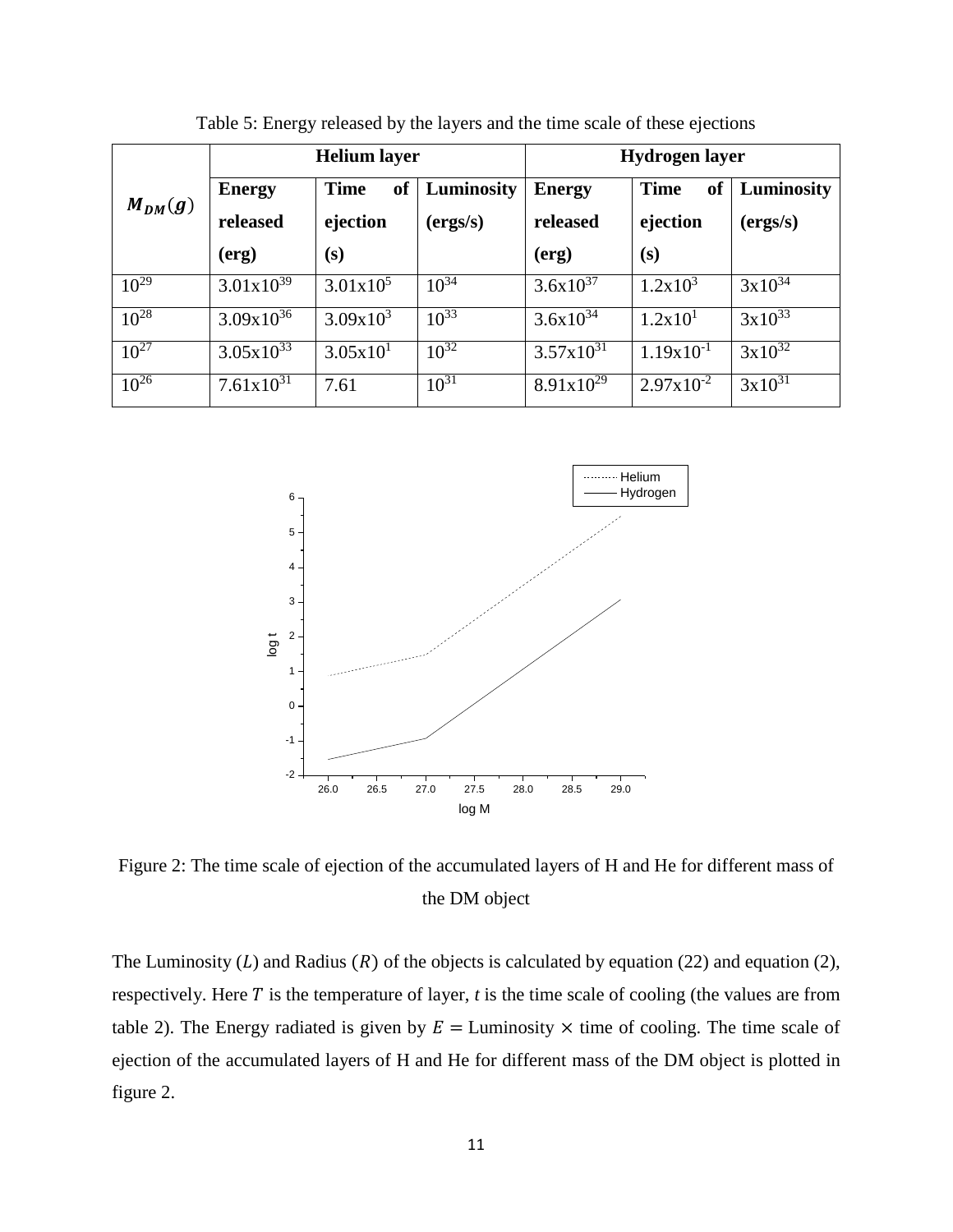|           |            | <b>Hydrogen layer</b> |                        |              | <b>Helium</b> layer |              |                          |              |                      |
|-----------|------------|-----------------------|------------------------|--------------|---------------------|--------------|--------------------------|--------------|----------------------|
| M(g)      | R(cm)      | $T_H(K)$              | L(erg<br>$\mathbf{s})$ | $t_H(s)$     | E(crg)              | $T_{He}$ (K) | L(erg<br>$\mathbf{s}$    | $t_{He}$ (s) | $E(\text{erg})$      |
| $10^{25}$ | $3.2x10^5$ | $1.2x10^6$            | $1.5x10^{32}$          | $1.6x10^{7}$ | $2.4x10^{39}$       | $4.8x10^6$   | $3.9x10^{3\overline{4}}$ | $2.5x10^5$   | 9.6x10 <sup>39</sup> |
| $10^{24}$ | $7x10^5$   | $1.2x10^6$            | $7.2 \times 10^{32}$   | $3.3x10^5$   | $2.4x10^{38}$       | $4.8x10^6$   | $1.8x10^{35}$            | $5.2x10^3$   | $9.6x10^{38}$        |
| $10^{23}$ | $1.5x10^6$ | $1.2x10^6$            | $3.3x10^{33}$          | $7.2x10^3$   | $2.4x10^{37}$       | $4.8x10^6$   | $8.5x10^{35}$            | $1.1x10^2$   | $9.6x10^{37}$        |
| $10^{22}$ | $3.2x10^6$ | $1.2x10^6$            | $1.5x10^{34}$          | $1.6x10^2$   | $2.4x10^{36}$       | $4.8x10^6$   | $3.9x10^{36}$            | 2.48         | $9.6x10^{36}$        |

Table 6: Thermal energy released by H and He layers accumulating on lower mass objects

### **5. Possible effects on CMB**

The cosmic microwave background (CMB) will be distorted only if the energies of the nuclear reactions are released, around  $z = 1000$  or earlier. However here, the reactions occur after the H and He layers are accreted on the DM object to a sufficient thickness. They start accreting these atoms only after recombination i.e. later than  $z = 1000$ . Again sufficient time elapses before the layers reach this thickness. So when the reactions and ejections do take place, it is well after the recombination era, implying that the CMB will not be affected. Moreover only the heavier mass objects in the range of  $10^{26} - 10^{29}g$  undergo these reactions and the total energy released is only a very small fraction (several orders less) of the total energy associated with the CMB.

# **6. Conclusions**

Following our earlier works on primordial planets composed of DM, we have considered their evolution as the Universe expands. This involves accretion of ambient DM, hydrogen and helium on these objects forming successive layers (after H and He recombine in the early Universe). The H and He layers get heated up and for the heavier DM objects, the layers after reaching a critical thickness could undergo nuclear reactions burning He and H. The luminosities are estimated. The time scales of ejection in case of Eddington luminosity reached by the layers is estimated. The ejections leading to flashes would be much less energetic than the bursts (X-ray bursts) from neutron stars, the corresponding time scales also being shorter. The above estimates could be typical signatures for future observations. A more detailed study is under way.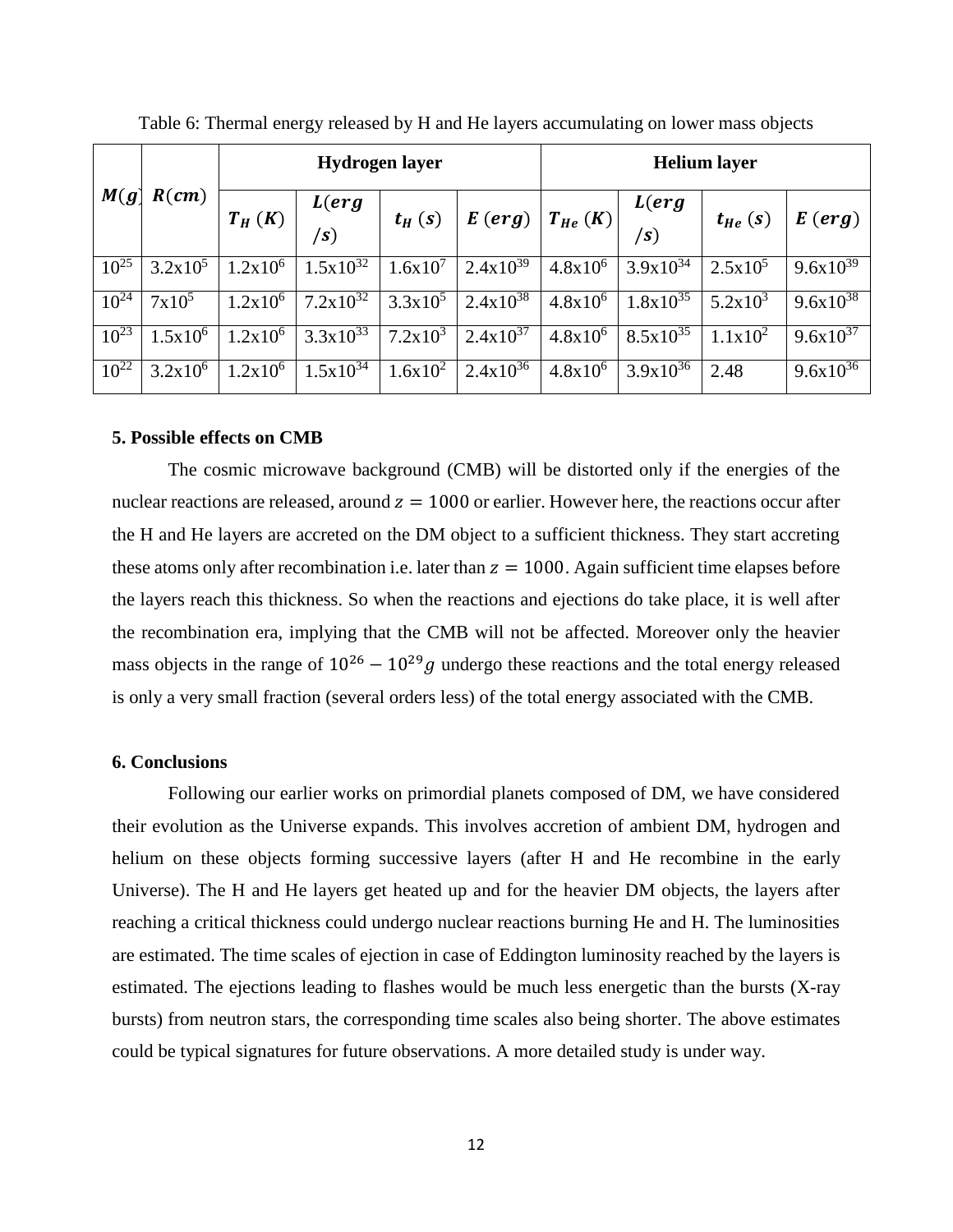### **References:**

Aprile, E. et al., 2012. The XENON100 dark matter experiment. Astroparticle Physics 35, 573.

Arun, K., Gudennavar, S.B., Sivaram, C., 2017. Dark matter, dark energy, and alternate models: A review. Advances in Space Research 60, 166.

Batygin, K., Brown, M.E., 2016. Evidence for a distant giant planet in the solar system. Astronomical Journal 151, 2.

Blinnikov, S.I., Khlopov, M.Y., 1983. Possible Astronomical Effects of Mirror Particles. Soviet Astronomy 27, 371.

Burbidge, E.M., Burbidge, G.M., Fowler, W.A., Hoyle, F., 1957. Synthesis of the elements in stars. Reviews of Modern Physics 29, 547.

Caughlan, G.R., Fowler, W.A., 1988. Thermonuclear reaction rates V. Atomic Data Nuclear Data tables 40, 283.

Chandrashekar, S., 1942. Introduction to Stellar Dynamics. University of Chicago Press, Chicago. Corda, C., 2009. Interferometric detection of gravitational waves: the definitive test for General Relativity. International Journal of Modern Physics D 18, 2275.

Corda, C., 2018. The future of gravitational theories in the era of the gravitational wave astronomy. International Journal of Modern Physics D 27, 1850060.

Gelmini, G.B., 2006. DAMA detection claim is still compatible with all other DM searches. Journal of Physics: Conference Series 39, 166.

Huang, X-J., Zhang, W-H., Zhou, Y-F., 2016. 750 GeV diphoton excess and a dark matter messenger at the Galactic Center. Physics Review D 93, 115006.

Rebecca, L., Arun, K., Sivaram, C., 2020. Dark matter density distributions and dark energy constraints on structure formation including MOND. Indian Journal of Physics 94, 1491.

Shchekinov, Y., Safonova, M., Murthy, J., 2013. Planets in the early universe. Astrophysics and Space Science 346, 31.

Sivaram, C., 1994. Some aspects of MOND and its consequences for cosmology. Astrophysics and Space Science 215, 185.

Sivaram, C., Arun, K., 2011. New class of dark matter objects and their detection. Open Astronomy Journal 4, 57.

Sivaram, C., Arun, K., 2014. Intermediate mass black holes: their motion and associated energetics. Advances in High Energy Physics, Special issue: Black Holes Physics 2014, 924848.